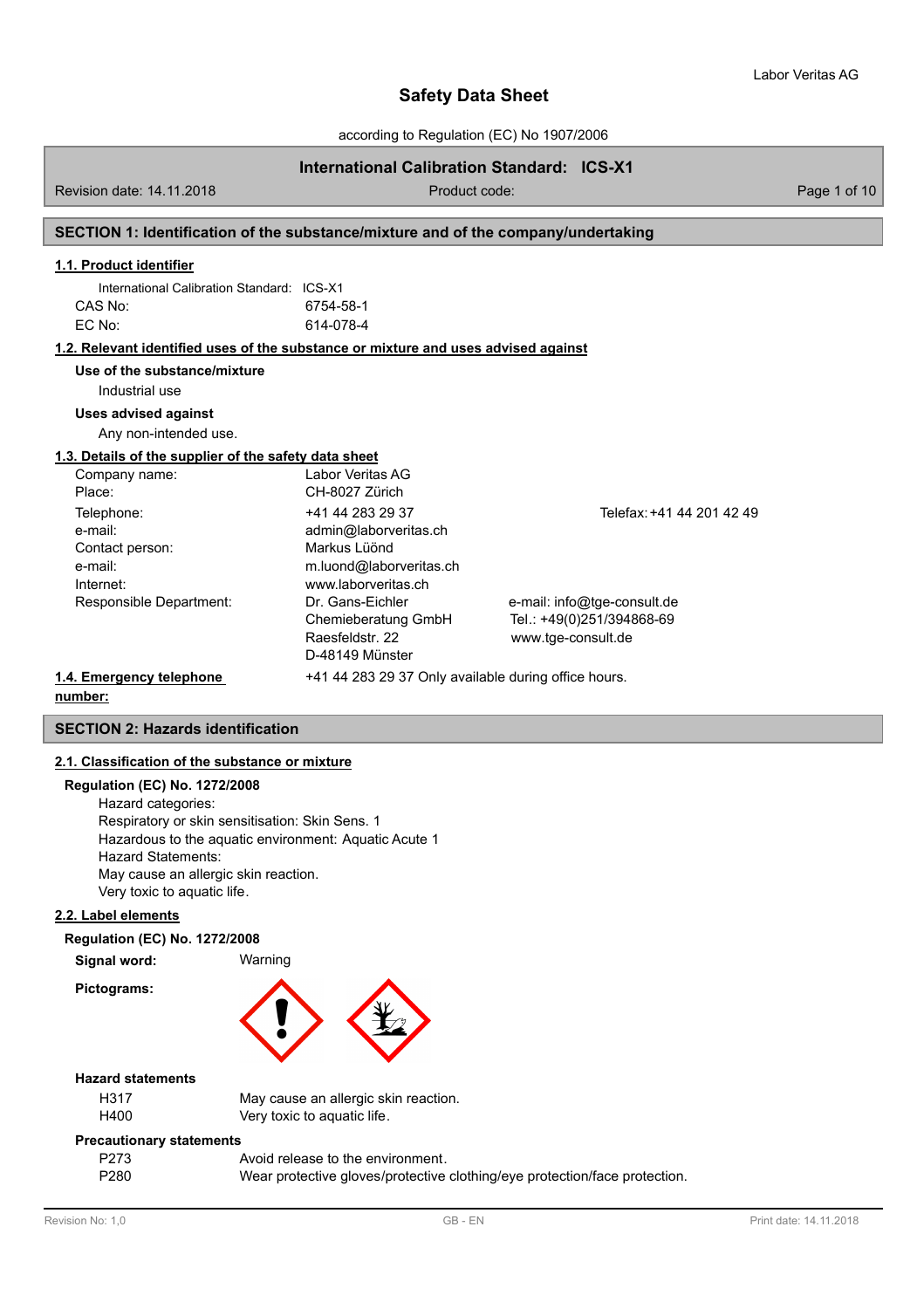according to Regulation (EC) No 1907/2006

# **International Calibration Standard: ICS-X1**

Revision date: 14.11.2018 Product code: Page 2 of 10

#### **2.3. Other hazards**

The substances in the mixture do not meet the PBT/vPvB criteria according to REACH, annex XIII.

### **SECTION 3: Composition/information on ingredients**

### **3.1. Substances**

| Sum formula:      | C 21 H 22 O 5 |
|-------------------|---------------|
| Molecular weight: | 354 Da        |

#### **Hazardous components**

| <b>CAS No</b> | <b>I</b> Chemical name                                          |            | Quantity  |  |
|---------------|-----------------------------------------------------------------|------------|-----------|--|
|               | IEC No                                                          | I Index No | IREACH No |  |
|               | Classification according to Regulation (EC) No. 1272/2008 [CLP] |            |           |  |
| 6754-58-1     | <b>Xanthohumol</b>                                              |            | $> 95 \%$ |  |
|               | 614-078-4                                                       |            |           |  |
|               | Skin Sens. 1, Aquatic Acute 1; H317 H400                        |            |           |  |

Full text of H and EUH statements: see section 16.

#### **Further Information**

Product does not contain listed SVHC substances > 0,1 % according to Regulation (EC) No. 1907/2006 Article 59 (REACH)

# **SECTION 4: First aid measures**

### **4.1. Description of first aid measures**

#### **General information**

In case of accident or unwellness, seek medical advice immediately (show directions for use or safety data sheet if possible).

#### **After inhalation**

In case of accident by inhalation: remove casualty to fresh air and keep at rest. In case of respiratory tract irritation, consult a physician.

### **After contact with skin**

Gently wash with plenty of soap and water. In case of skin irritation, seek medical treatment.

#### **After contact with eyes**

Rinse cautiously with water for several minutes. In case of troubles or persistent symptoms, consult an ophthalmologist.

#### **After ingestion**

Rinse mouth thoroughly with water. Let water be drunken in little sips (dilution effect). Do NOT induce vomiting. In all cases of doubt, or when symptoms persist, seek medical advice.

#### **4.2. Most important symptoms and effects, both acute and delayed**

No information available.

#### **4.3. Indication of any immediate medical attention and special treatment needed**

Treat symptomatically.

#### **SECTION 5: Firefighting measures**

#### **5.1. Extinguishing media**

#### **Suitable extinguishing media**

Carbon dioxide (CO2). Dry extinguishing powder. alcohol resistant foam. Water fog.

#### **Unsuitable extinguishing media**

High power water jet.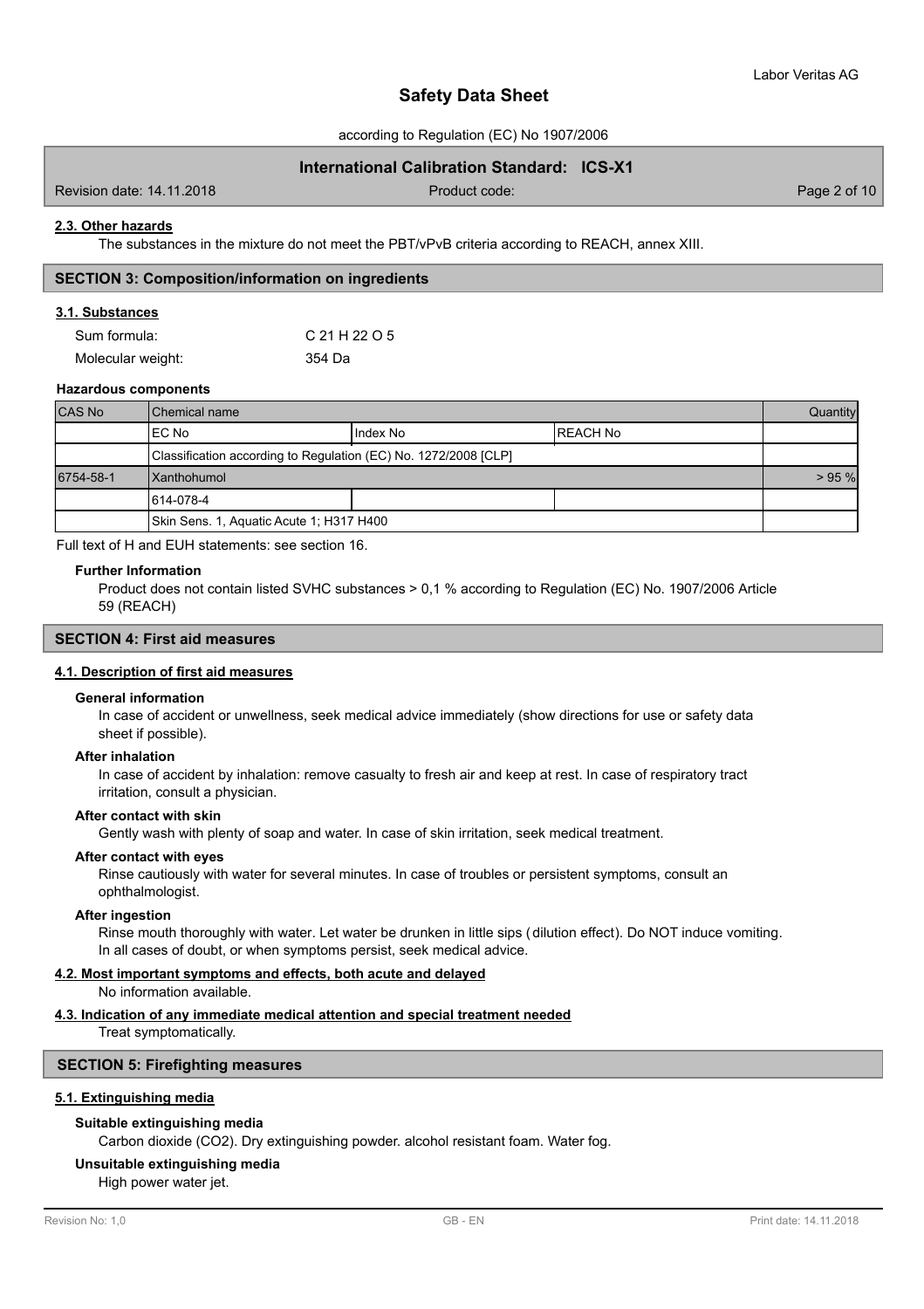according to Regulation (EC) No 1907/2006

# **International Calibration Standard: ICS-X1**

Revision date: 14.11.2018 Product code: Page 3 of 10

### **5.2. Special hazards arising from the substance or mixture**

Can be released in case of fire: Carbon monoxide Carbon dioxide (CO2). Nitrogen oxides (NOx).

# **5.3. Advice for firefighters**

In case of fire: Wear self-contained breathing apparatus.

#### **Additional information**

Collect contaminated fire extinguishing water separately. Do not allow entering drains or surface water. Co-ordinate fire-fighting measures to the fire surroundings.

#### **SECTION 6: Accidental release measures**

# **6.1. Personal precautions, protective equipment and emergency procedures**

Avoid dust formation. Do not breathe dust.

Wear personal protection equipment (refer to section 8).

#### **6.2. Environmental precautions**

Discharge into the environment must be avoided.

#### **6.3. Methods and material for containment and cleaning up**

Take up mechanically. Treat the recovered material as prescribed in the section on waste disposal . Clean contaminated objects and areas thoroughly observing environmental regulations.

#### **6.4. Reference to other sections**

Safe handling: see section 7 Disposal: see section 13

# **SECTION 7: Handling and storage**

#### **7.1. Precautions for safe handling**

#### **Advice on safe handling**

Wear personal protection equipment (refer to section 8).

#### **Advice on protection against fire and explosion**

Usual measures for fire prevention. Dust clouds may present an explosion hazard.

#### **Further information on handling**

Avoid generation of dust. General protection and hygiene measures: refer to chapter 8

#### **7.2. Conditions for safe storage, including any incompatibilities**

#### **Requirements for storage rooms and vessels**

Keep container tightly closed in a cool, well-ventilated place.

#### **Hints on joint storage**

Do not store together with: Explosives. Oxidizing solids. Oxidizing liquids. Radioactive substances. Infectious substances. Food and animal feedingstuff.

# **Further information on storage conditions**

Keep the packing dry and well sealed to prevent contamination and absorbtion of humidity. Recommended storage temperature: 2 - 8°C Protect against: Light. UV-radiation/sunlight. heat. moisture.

### **7.3. Specific end use(s)**

See section 1.

### **SECTION 8: Exposure controls/personal protection**

#### **8.1. Control parameters**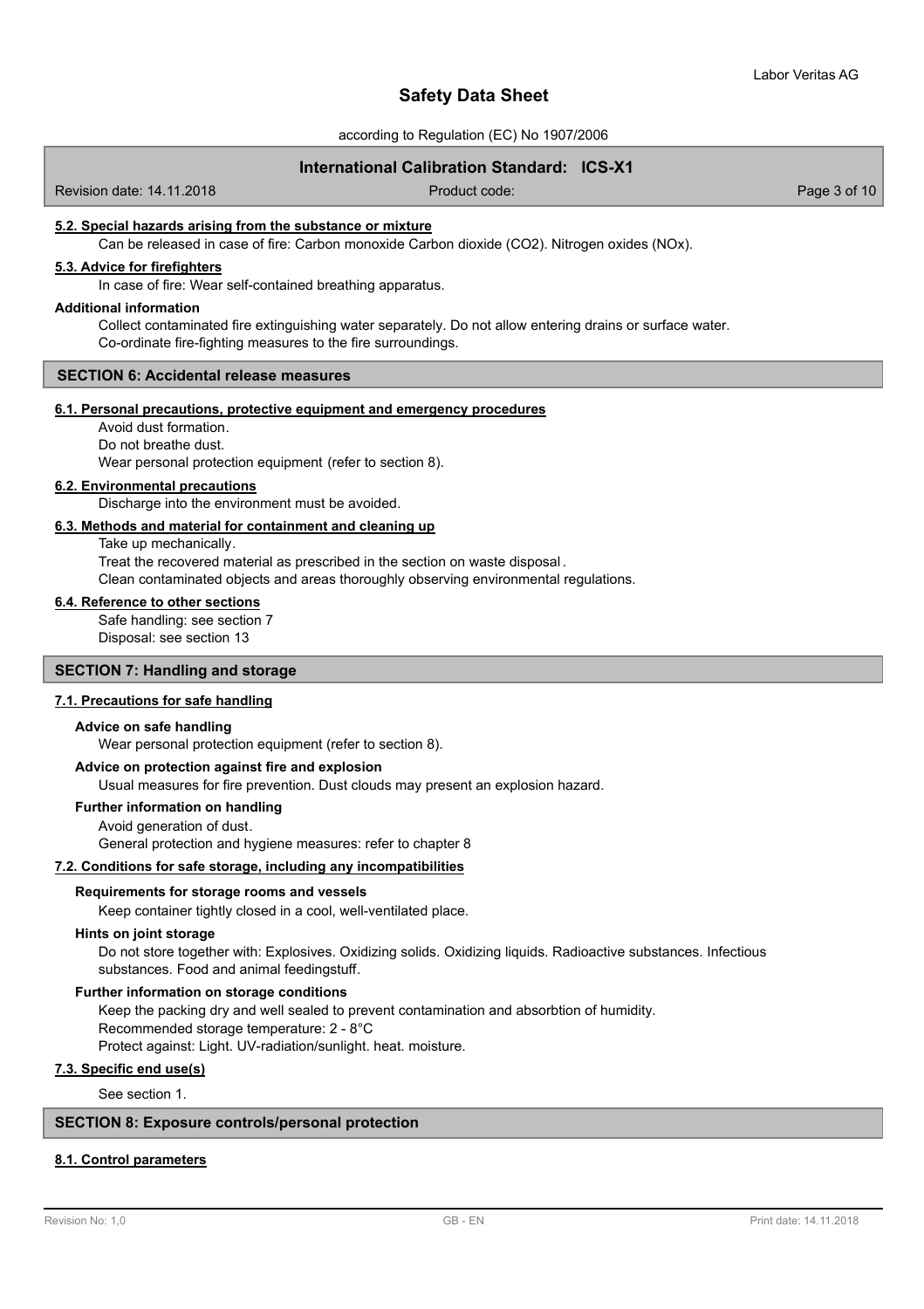according to Regulation (EC) No 1907/2006

# **International Calibration Standard: ICS-X1**

Revision date: 14.11.2018 Product code: Page 4 of 10

# **Additional advice on limit values**

To date, no national critical limit values exist.

# **8.2. Exposure controls**



Dust should be exhausted directly at the point of origin. **Appropriate engineering controls**

#### **Protective and hygiene measures**

Always close containers tightly after the removal of product. When using do not eat, drink, smoke, sniff. Wash hands before breaks and after work.

#### **Eye/face protection**

Dust protection goggles.

#### **Hand protection**

Wear suitable gloves.

Suitable material:

FKM (fluororubber). - Thickness of glove material: 0,4 mm

Breakthrough time >= 8 h

Butyl rubber. - Thickness of glove material: 0,5 mm

Breakthrough time >= 8 h

CR (polychloroprenes, Chloroprene rubber). - Thickness of glove material: 0,5 mm

Breakthrough time >= 8 h

NBR (Nitrile rubber). - Thickness of glove material: 0,35 mm

Breakthrough time >= 8 h

PVC (Polyvinyl chloride). - Thickness of glove material: 0,5 mm

Breakthrough time >= 8 h

The selected protective gloves have to satisfy the specifications of EU Directive 89/686/EEC and the standard EN 374 derived from it.

Check leak tightness/impermeability prior to use. In the case of wanting to use the gloves again, clean them before taking off and air them well.

### **Skin protection**

Suitable protective clothing: Lab apron.

Minimum standard for preventive measures while handling with working materials are specified in the TRGS 500 (D).

#### **Respiratory protection**

With correct and proper use, and under normal conditions, breathing protection is not required.

Respiratory protection necessary at:

-exceeding exposure limit values

-Generation/formation of dust

Suitable respiratory protective equipment: particulates filter device (DIN EN 143). Type: P1-3

The filter class must be suitable for the maximum contaminant concentration (gas/vapour/aerosol/particulates) that may arise when handling the product. If the concentration is exceeded, self-contained breathing apparatus must be used. Observe the wear time limits according GefStoffV in combination with the rules for using respiratory protection apparatus (BGR 190).

#### **Environmental exposure controls**

No special precautionary measures are necessary.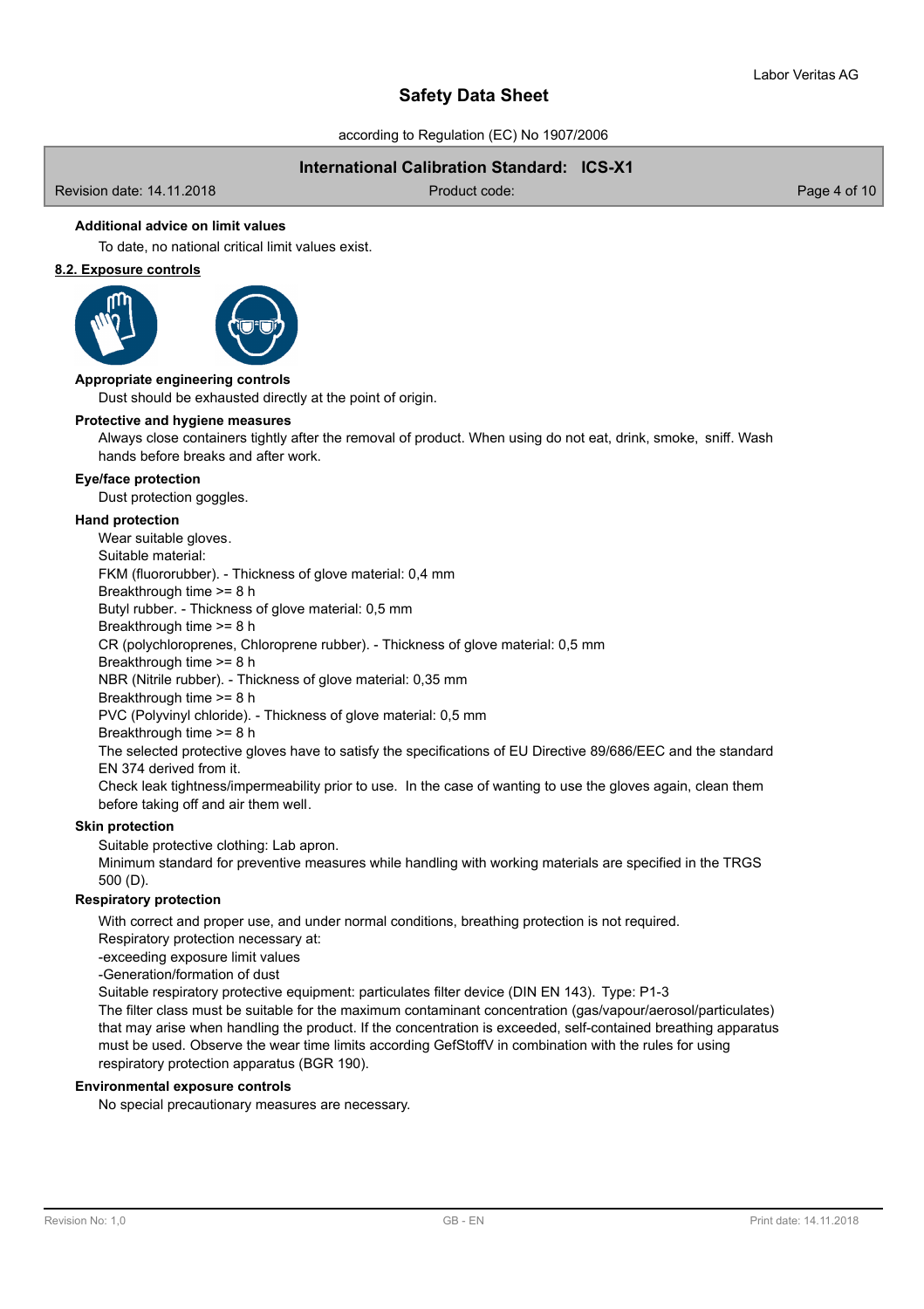according to Regulation (EC) No 1907/2006

# **International Calibration Standard: ICS-X1**

Revision date: 14.11.2018 Product code: Page 5 of 10

**SECTION 9: Physical and chemical properties**

# white Physical state: Powder Colour: **9.1. Information on basic physical and chemical properties** Odour: Characteristic Characteristic pH-Value: not determined **Changes in the physical state** Melting point: not determined Initial boiling point and boiling range: not determined Sublimation point: not determined Softening point: not determined by a state of the state of the state of the state of the state of the state of the state of the state of the state of the state of the state of the state of the state of the state of the sta Pour point: not determined Flash point: not determined by the state of the state of the state of the state of the state of the state of the state of the state of the state of the state of the state of the state of the state of the state of the state Sustaining combustion: Not sustaining combustion in the sustaining combustion in the sustaining combustion none **Explosive properties** Lower explosion limits: not determined Upper explosion limits:  $\blacksquare$ Ignition temperature: not determined **Auto-ignition temperature** Solid: not determined Decomposition temperature: not determined none **Oxidizing properties** Vapour pressure: not determined Density: not determined Bulk density: not determined Water solubility: notice and the solution of the solution of the solution of the solution of the solution of the solution of the solution of the solution of the solution of the solution of the solution of the solution of t **Solubility in other solvents** not determined Partition coefficient: not determined Viscosity / dynamic: not determined Viscosity / kinematic: not determined Flow time: not determined Vapour density:  $\blacksquare$ Evaporation rate: not determined Solvent separation test: not determined Solvent content: not determined **9.2. Other information** Solid content: not determined

# **SECTION 10: Stability and reactivity**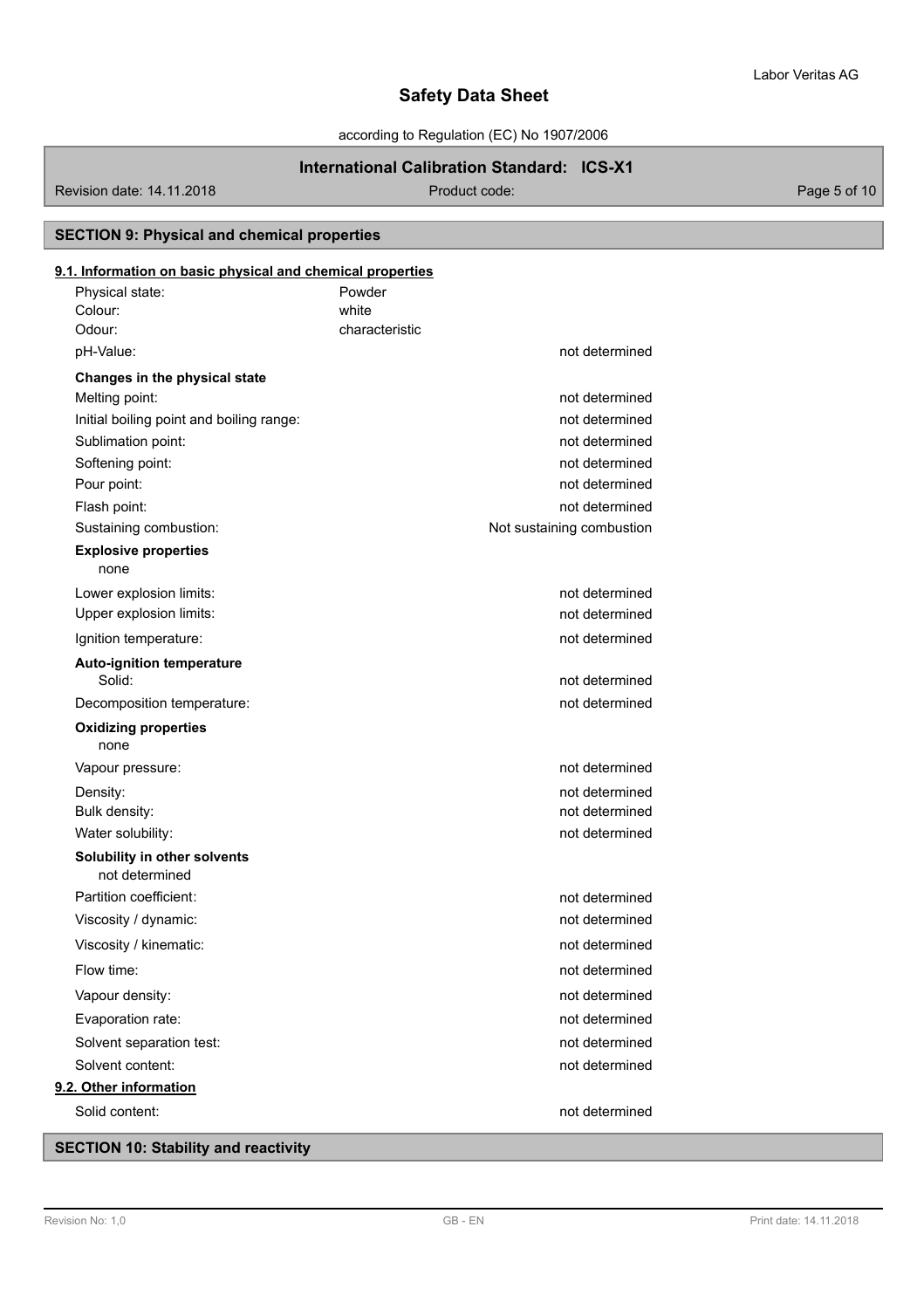according to Regulation (EC) No 1907/2006

# **International Calibration Standard: ICS-X1**

Revision date: 14.11.2018 Product code: Page 6 of 10

### **10.1. Reactivity**

No information available.

# **10.2. Chemical stability**

The product is chemically stable under recommended conditions of storage, use and temperature.

#### **10.3. Possibility of hazardous reactions**

No information available.

#### **10.4. Conditions to avoid**

Protect against: UV-radiation/sunlight. heat.

#### **10.5. Incompatible materials**

Materials to avoid: Oxidizing agents, strong. Reducing agents, strong.

#### **10.6. Hazardous decomposition products**

Can be released in case of fire: Carbon monoxide Carbon dioxide (CO2). Nitrogen oxides (NOx).

### **SECTION 11: Toxicological information**

# **11.1. Information on toxicological effects**

#### **Toxicocinetics, metabolism and distribution**

No data available.

#### **Acute toxicity**

Based on available data, the classification criteria are not met. The product has not been tested.

#### **Irritation and corrosivity**

Based on available data, the classification criteria are not met. The product has not been tested.

#### **Sensitising effects**

May cause an allergic skin reaction. (Xanthohumol) The product has not been tested.

### **Carcinogenic/mutagenic/toxic effects for reproduction**

Based on available data, the classification criteria are not met. No data available.

## **STOT-single exposure**

Based on available data, the classification criteria are not met. No data available.

#### **STOT-repeated exposure**

Based on available data, the classification criteria are not met. No data available.

#### **Aspiration hazard**

Based on available data, the classification criteria are not met. No data available.

#### **Specific effects in experiment on an animal**

No data available.

#### **SECTION 12: Ecological information**

#### **12.1. Toxicity**

The product has not been tested.

# **12.2. Persistence and degradability**

The product has not been tested.

#### **12.3. Bioaccumulative potential**

No indication of bioaccumulation potential.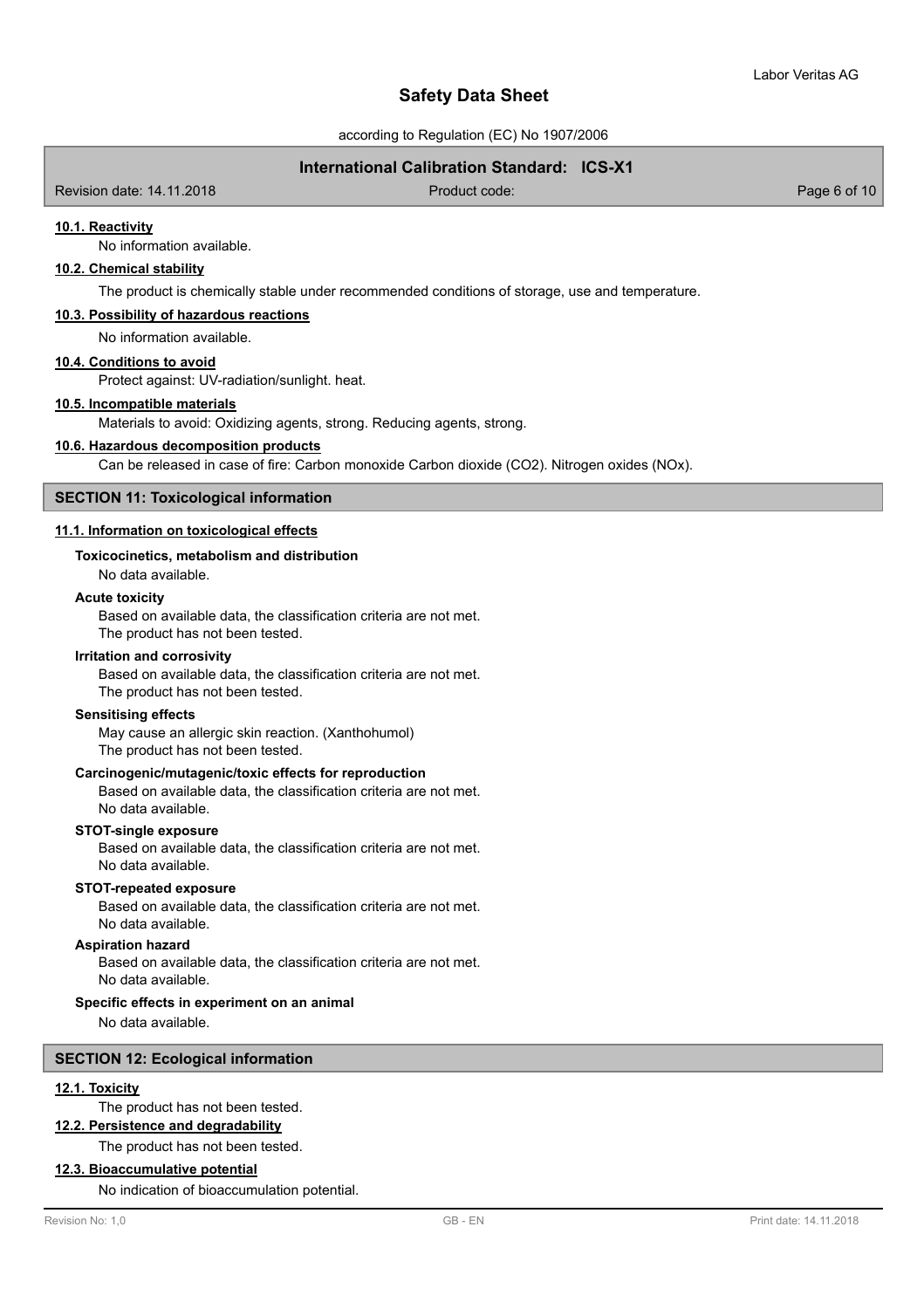according to Regulation (EC) No 1907/2006

# **International Calibration Standard: ICS-X1**

Revision date: 14.11.2018 Product code: Page 7 of 10

# **12.4. Mobility in soil**

No data available.

# **12.5. Results of PBT and vPvB assessment**

The substances in the mixture do not meet the PBT/vPvB criteria according to REACH, annex XIII.

#### **12.6. Other adverse effects**

No data available.

### **Further information**

Do not allow to enter into surface water or drains.

# **SECTION 13: Disposal considerations**

### **13.1. Waste treatment methods**

#### **Advice on disposal**

Observe in addition any national regulations! Consult the local waste disposal expert about waste disposal. Non-contaminated packages may be recycled.

According to EAKV, allocation of waste identity numbers/waste descriptions must be carried out in a specific way for every industry and process.

Control report for waste code/ waste marking according to EAKV:

### **Waste disposal number of waste from residues/unused products**

160305 WASTES NOT OTHERWISE SPECIFIED IN THE LIST; off-specification batches and unused products; organic wastes containing hazardous substances; hazardous waste

#### **Waste disposal number of used product**

WASTES NOT OTHERWISE SPECIFIED IN THE LIST; off-specification batches and unused products; organic wastes containing hazardous substances; hazardous waste 160305

#### **Waste disposal number of contaminated packaging**

WASTE PACKAGING; ABSORBENTS, WIPING CLOTHS, FILTER MATERIALS AND PROTECTIVE CLOTHING NOT OTHERWISE SPECIFIED; packaging (including separately collected municipal packaging waste); packaging containing residues of or contaminated by hazardous substances; hazardous waste 150110

#### **Contaminated packaging**

Handle contaminated packages in the same way as the substance itself.

# **SECTION 14: Transport information**

| Land transport (ADR/RID)          |                                                                     |
|-----------------------------------|---------------------------------------------------------------------|
| <b>14.1. UN number:</b>           | <b>UN 3077</b>                                                      |
| 14.2. UN proper shipping name:    | ENVIRONMENTALLY HAZARDOUS SUBSTANCE, SOLID, N.O.S.<br>(Xanthohumol) |
| 14.3. Transport hazard class(es): | 9                                                                   |
| 14.4. Packing group:              | Ш                                                                   |
| Hazard label:                     | 9                                                                   |
|                                   |                                                                     |
| Classification code:              | M7                                                                  |
| <b>Special Provisions:</b>        | 274 335 375 601                                                     |
| Limited quantity:                 | 5 kg                                                                |
| Excepted quantity:                | E <sub>1</sub>                                                      |
| Transport category:               | 3                                                                   |
| Hazard No:                        | 90                                                                  |
| Tunnel restriction code:          |                                                                     |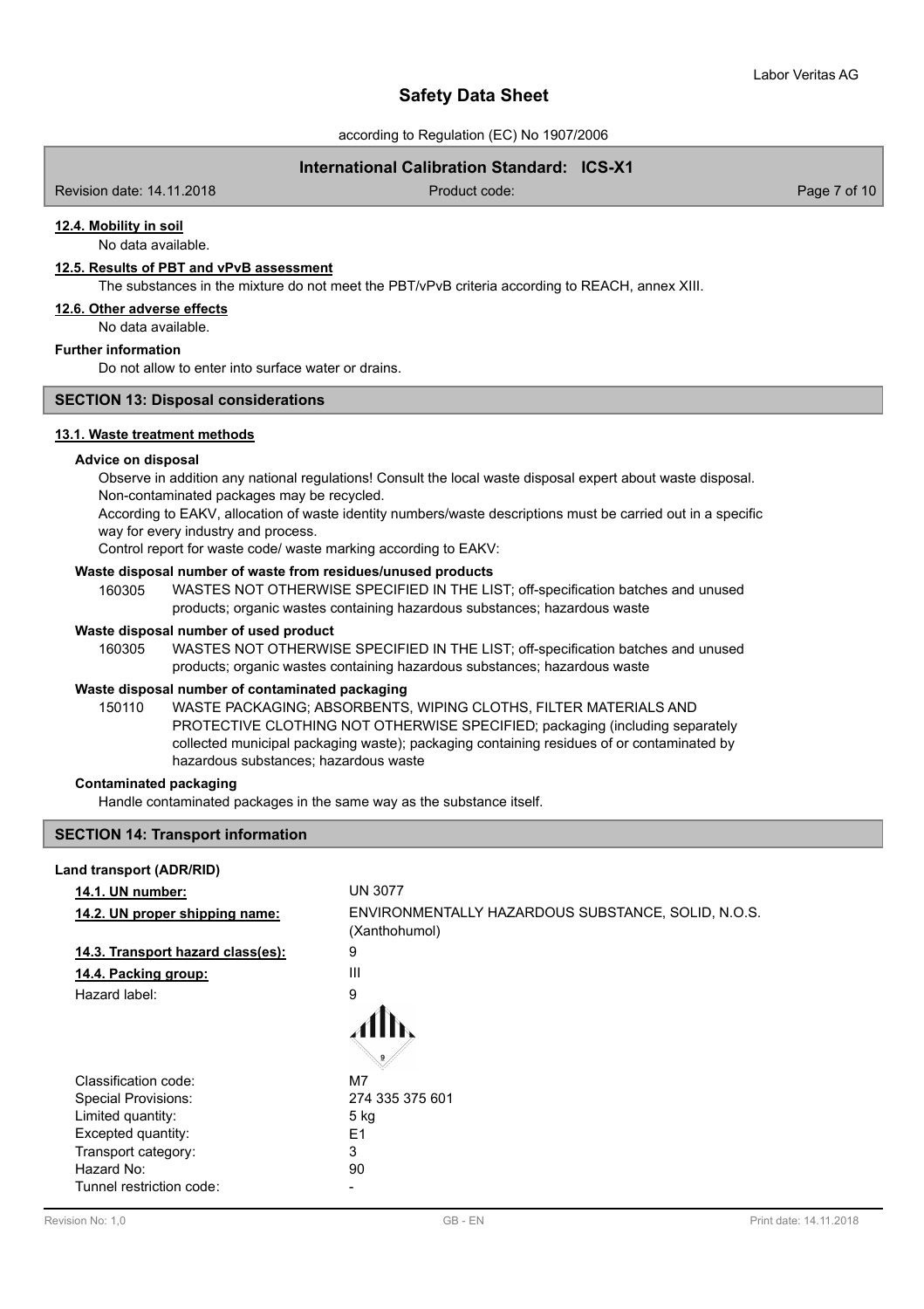according to Regulation (EC) No 1907/2006

|                                                                       | <b>International Calibration Standard: ICS-X1</b>  |              |
|-----------------------------------------------------------------------|----------------------------------------------------|--------------|
| Revision date: 14.11.2018                                             | Product code:                                      | Page 8 of 10 |
| Inland waterways transport (ADN)                                      |                                                    |              |
| 14.1. UN number:                                                      | <b>UN 3077</b>                                     |              |
| 14.2. UN proper shipping name:                                        | ENVIRONMENTALLY HAZARDOUS SUBSTANCE, SOLID, N.O.S. |              |
|                                                                       | (Xanthohumol)                                      |              |
| 14.3. Transport hazard class(es):                                     | 9                                                  |              |
| 14.4. Packing group:                                                  | $\mathbf{III}$                                     |              |
| Hazard label:                                                         | 9                                                  |              |
|                                                                       |                                                    |              |
|                                                                       |                                                    |              |
|                                                                       |                                                    |              |
| Classification code:                                                  | M7                                                 |              |
| <b>Special Provisions:</b>                                            | 274 335 375 601                                    |              |
| Limited quantity:<br>Excepted quantity:                               | 5 kg<br>E1                                         |              |
|                                                                       |                                                    |              |
| <b>Marine transport (IMDG)</b>                                        | <b>UN 3077</b>                                     |              |
| 14.1. UN number:                                                      | ENVIRONMENTALLY HAZARDOUS SUBSTANCE, SOLID, N.O.S. |              |
| 14.2. UN proper shipping name:                                        | (Xanthohumol)                                      |              |
| 14.3. Transport hazard class(es):                                     | 9                                                  |              |
| 14.4. Packing group:                                                  | III                                                |              |
| Hazard label:                                                         | 9                                                  |              |
|                                                                       |                                                    |              |
|                                                                       |                                                    |              |
|                                                                       |                                                    |              |
| Marine pollutant:                                                     | <b>YES</b>                                         |              |
| <b>Special Provisions:</b>                                            | 274, 335, 966, 967, 969                            |              |
| Limited quantity:                                                     | 5 kg                                               |              |
| Excepted quantity:<br>EmS:                                            | E1<br>F-A, S-F                                     |              |
| Air transport (ICAO-TI/IATA-DGR)                                      |                                                    |              |
| 14.1. UN number:                                                      | <b>UN 3077</b>                                     |              |
| 14.2. UN proper shipping name:                                        | ENVIRONMENTALLY HAZARDOUS SUBSTANCE, SOLID, N.O.S. |              |
|                                                                       | (Xanthohumol)                                      |              |
| 14.3. Transport hazard class(es):                                     | 9                                                  |              |
| 14.4. Packing group:                                                  | III                                                |              |
| Hazard label:                                                         | 9                                                  |              |
|                                                                       | Alh                                                |              |
|                                                                       |                                                    |              |
|                                                                       |                                                    |              |
| <b>Special Provisions:</b>                                            | A97 A158 A179 A197                                 |              |
| Limited quantity Passenger:                                           | 30 kg G                                            |              |
| Passenger LQ:                                                         | Y956                                               |              |
| Excepted quantity:                                                    | E1                                                 |              |
| IATA-packing instructions - Passenger:                                | 956                                                |              |
| IATA-max. quantity - Passenger:<br>IATA-packing instructions - Cargo: | 400 kg<br>956                                      |              |
| IATA-max. quantity - Cargo:                                           | 400 kg                                             |              |
| 14.5. Environmental hazards                                           |                                                    |              |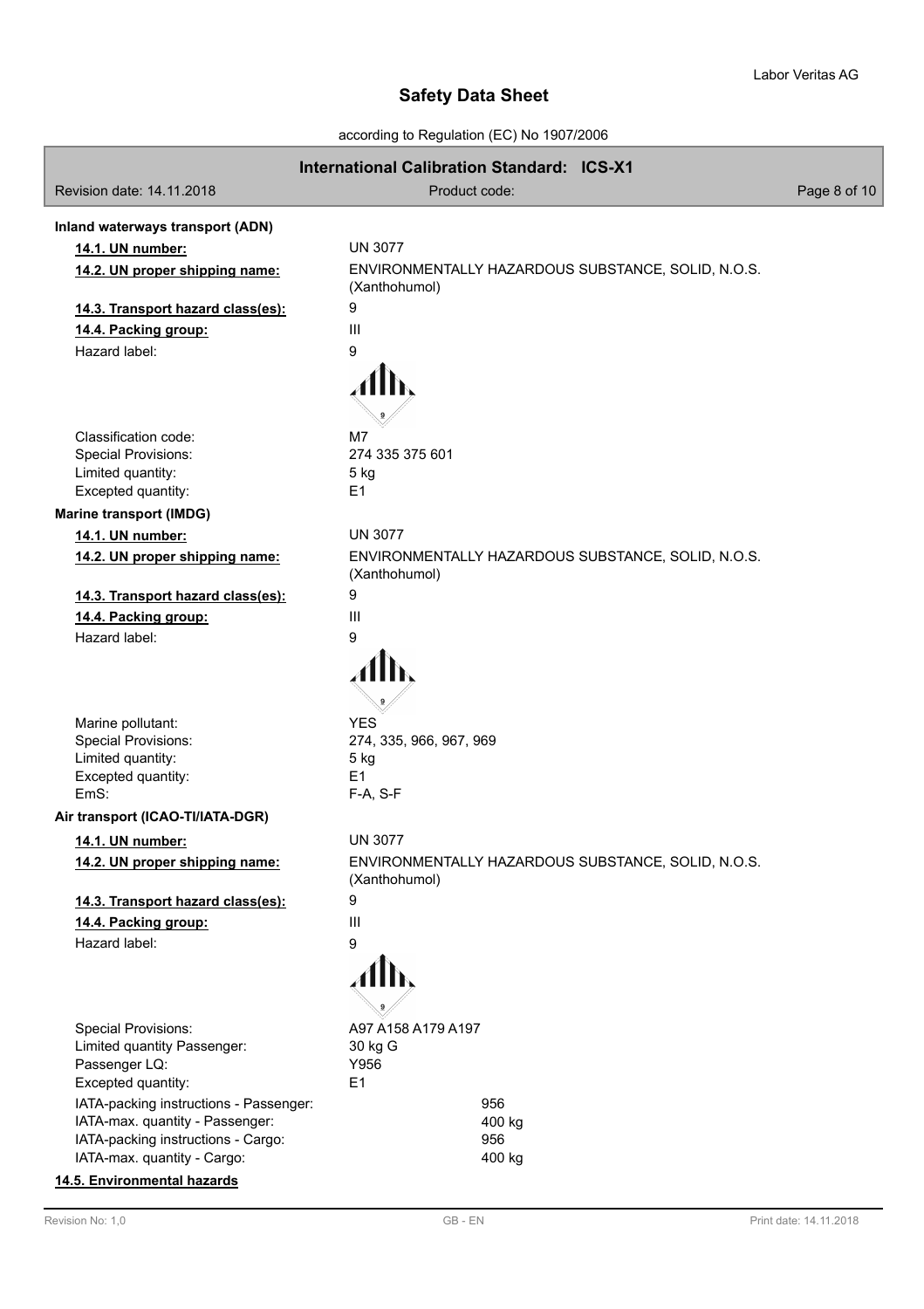according to Regulation (EC) No 1907/2006

|                                                                                                                                                                           | $10000$ and $10000$ and $10000$ and $10000$ and $10000$                   |                                                                            |
|---------------------------------------------------------------------------------------------------------------------------------------------------------------------------|---------------------------------------------------------------------------|----------------------------------------------------------------------------|
| Revision date: 14.11.2018                                                                                                                                                 | <b>International Calibration Standard: ICS-X1</b><br>Product code:        | Page 9 of 10                                                               |
| ENVIRONMENTALLY HAZARDOUS:                                                                                                                                                | yes                                                                       |                                                                            |
| Danger releasing substance:                                                                                                                                               | Xanthohumol                                                               |                                                                            |
| 14.6. Special precautions for user<br>Refer to section 6-8                                                                                                                |                                                                           |                                                                            |
| 14.7. Transport in bulk according to Annex II of Marpol and the IBC Code<br>not relevant                                                                                  |                                                                           |                                                                            |
| <b>SECTION 15: Regulatory information</b>                                                                                                                                 |                                                                           |                                                                            |
| 15.1. Safety, health and environmental regulations/legislation specific for the substance or mixture                                                                      |                                                                           |                                                                            |
| EU regulatory information                                                                                                                                                 |                                                                           |                                                                            |
| 2010/75/EU (VOC):                                                                                                                                                         | No information available.                                                 |                                                                            |
| 2004/42/EC (VOC):                                                                                                                                                         | No information available.                                                 |                                                                            |
| Information according to 2012/18/EU<br>(SEVESO III):                                                                                                                      | E1 Hazardous to the Aquatic Environment                                   |                                                                            |
| <b>Additional information</b>                                                                                                                                             |                                                                           |                                                                            |
| The mixture is classified as hazardous according to regulation (EC) No 1272/2008 [CLP].<br>REACH 1907/2006 Appendix XVII, No (mixture): 3                                 |                                                                           |                                                                            |
| National regulatory information                                                                                                                                           |                                                                           |                                                                            |
| Employment restrictions:<br>Water contaminating class (D):                                                                                                                | work protection guideline' (94/33/EC).<br>2 - clearly water contaminating | Observe restrictions to employment for juvenils according to the 'juvenile |
| 15.2. Chemical safety assessment                                                                                                                                          |                                                                           |                                                                            |
| For the following substances of this mixture a chemical safety assessment has been carried out:                                                                           |                                                                           |                                                                            |
| <b>SECTION 16: Other information</b>                                                                                                                                      |                                                                           |                                                                            |
| <b>Changes</b><br>Rev. 1.0; Initial release 14.11.2018                                                                                                                    |                                                                           |                                                                            |
| Abbreviations and acronyms                                                                                                                                                |                                                                           |                                                                            |
| ADR: Accord européen sur le transport des marchandises dangereuses par Route                                                                                              |                                                                           |                                                                            |
| <b>CAS Chemical Abstracts Service</b><br>DNEL: Derived No Effect Level                                                                                                    |                                                                           |                                                                            |
| IARC: INTERNATIONAL AGENCY FOR RESEARCH ON CANCER                                                                                                                         |                                                                           |                                                                            |
| IMDG: International Maritime Code for Dangerous Goods                                                                                                                     |                                                                           |                                                                            |
| IATA: International Air Transport Association<br>IATA-DGR: Dangerous Goods Regulations by the "International Air Transport Association" (IATA)                            |                                                                           |                                                                            |
| ICAO: International Civil Aviation Organization                                                                                                                           |                                                                           |                                                                            |
| ICAO-TI: Technical Instructions by the "International Civil Aviation Organization" (ICAO)<br>GHS: Globally Harmonized System of Classification and Labelling of Chemicals |                                                                           |                                                                            |
| GefStoffV: Gefahrstoffverordnung (Ordinance on Hazardous Substances, Germany)                                                                                             |                                                                           |                                                                            |
| LOAEL: Lowest observed adverse effect level<br>LOAEC: Lowest observed adverse effect concentration                                                                        |                                                                           |                                                                            |
| LC50: Lethal concentration, 50 percent                                                                                                                                    |                                                                           |                                                                            |
| LD50: Lethal dose, 50 percent                                                                                                                                             |                                                                           |                                                                            |
| NOAEL: No observed adverse effect level<br>NOAEC: No observed adverse effect level                                                                                        |                                                                           |                                                                            |
| NTP: National Toxicology Program                                                                                                                                          |                                                                           |                                                                            |
| N/A: not applicable                                                                                                                                                       |                                                                           |                                                                            |